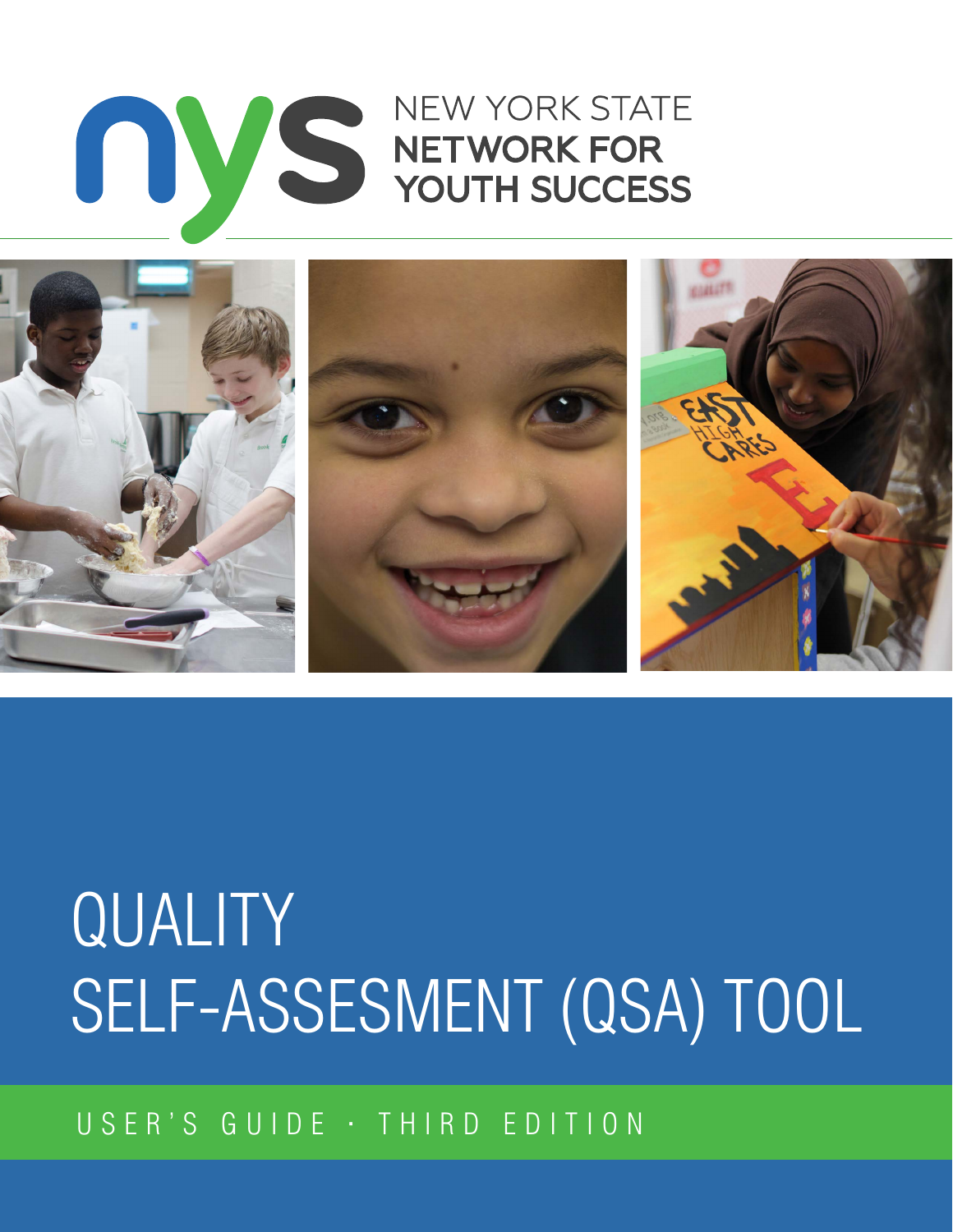# WELCOME



### Welcome!

The New York State Network for Youth Success' Quality Self-Assessment (QSA) Tool is an instrument used by afterschool, summer, and expanded learning program providers to assess the quality of their programs and to assist staff and stakeholders to create an action plan for continuous program improvement. The QSA Tool is a resource that builds upon the experience, knowledge, and research of afterschool practitioners and policymakers from across the country.

### QSA Tool Structure

The QSA Tool is organized around the essential elements of an effective afterschool program, all of which come from evidence-based practice. Under each element, you'll find a list of characteristics that describe this practice. We call these "Quality Indicators." An asterisk (\*) next to an indicator denotes that it is critical to address prior to program start-up or, for programs currently operating, as soon as possible.

Each indicator is broken down into four levels of mastery. At each level, you'll find examples that describe what that level of mastery might look like in a real program. These examples are there to help take the guesswork out of the self-assessment process. You should use them to help you determine which level sounds most like your program/organization. At each indicator, you should ask yourself, "Is my program most like a 1, 2, 3, or 4?" As part of the self-assessment aspect of the QSA Tool, you will use this rating system to assess your program's success in practicing each of the indicators within an element. The results of these ratings should be discussed as a group in order to gain a full perspective on a site's programming, operations, and management. This will help you see where your program excels, and where it needs some work.

The performance level rating system is as follows:



Organizations are expected to strive for a satisfactory performance level (3) on all of the quality indicators within each of the elements of program quality. Over time, programs should continue to strive for an excellent performance level (4). At this level of performance, organizations consistently show evidence of promising practices throughout all program elements, serve as a model for other afterschool programs, and develop and support staff such that they could serve as coaches and mentors for other practitioners.

Program Planning and Improvement with the QSA Tool

The self-assessment process offers all of the core components of program planning and improvement, including identifying areas in need of improvement, setting goals and timelines, finding resources, and assigning responsibility for strategies. For programs that already have a process for program improvement, such as annual meetings, the use of or findings from the QSA Tool can be integrated into the process and can help guide your conversations. Embedded in the QSA Tool are places to prioritize improvement efforts by marking them as in need of improvement "right now," "this year," or "next year." Every program should create an action plan for improvement after the self-assessment is conducted.

For more information, tools, and resources to help with your QSA process, visit <http://networkforyouthsuccess.org/qsa/>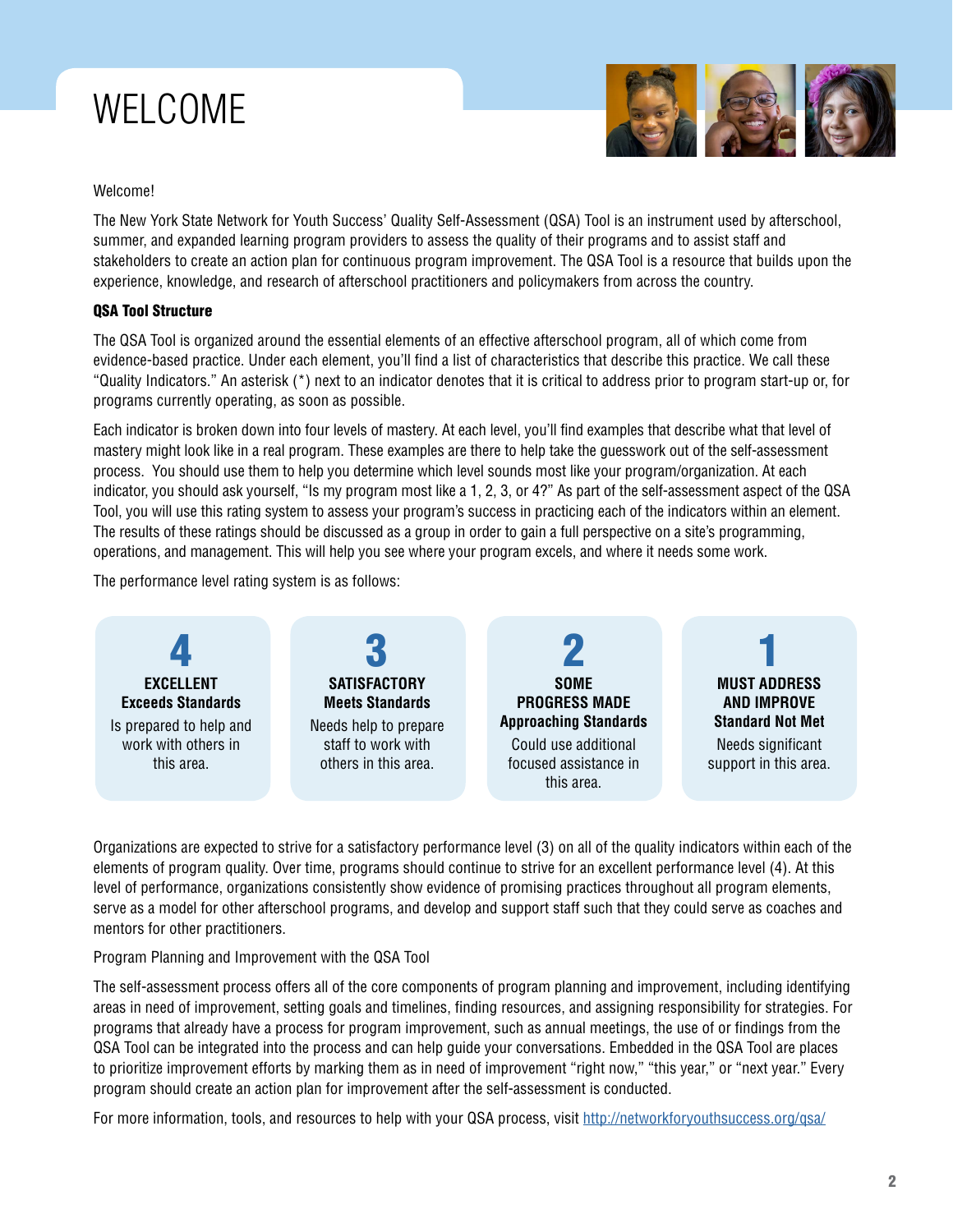# ELEMENT 1 Environment & Climate

*A quality program provides a safe, healthy, and nurturing environment for all participants, staff members, and families.*

### A QUALITY PROGRAM:

### Physical

1. \*Provides a stimulating, engaging, welcoming, and supportive environment for all participants.

2. \*Ensures program space is safe, clean, and appropriately equipped.

3. \*Develops, implements, and shares approved safety plans and procedures with staff, families, and host school as applicable.

4. \*Provides effective supervision of participants by an approved adult at all times.

5. \*Develops and manages effective arrival and dismissal procedures and plans for safe travel home.

6. \*Provides healthy and nutritious snacks and/or supper.

### **Emotional**

7. Is aware of, records, and supports staff to address the mental and physical needs of participants in compliance with HIPAA and FERPA.

8. Establishes, maintains, and communicates a respectful, inclusive code of conduct with staff, participants, and their families.

9. Applies an approach to behavior management that includes positive reinforcement and intentional social-emotional skill-building.

10. Intentionally plans for, welcomes, and creates an environment that actively supports participants with diverse abilities.

11. Embraces dignity for all participants, fosters a sense of belonging, and promotes physical and emotional safety through a culture of support, inclusion services, and mutual respect.

|   |                | <b>PERFORMANCE LEVEL</b> |   |              | <b>PLAN TO IMPROVE</b> |                            |
|---|----------------|--------------------------|---|--------------|------------------------|----------------------------|
| 1 | $\overline{2}$ | 3                        | 4 | RIGHT<br>NOW | <b>THIS</b><br>YEAR    | <b>NEXT</b><br><b>YEAR</b> |
|   |                |                          |   |              |                        |                            |
|   |                |                          |   |              |                        |                            |
|   |                |                          |   |              |                        |                            |
|   |                |                          |   |              |                        |                            |
|   |                |                          |   |              |                        |                            |
|   |                |                          |   |              |                        |                            |

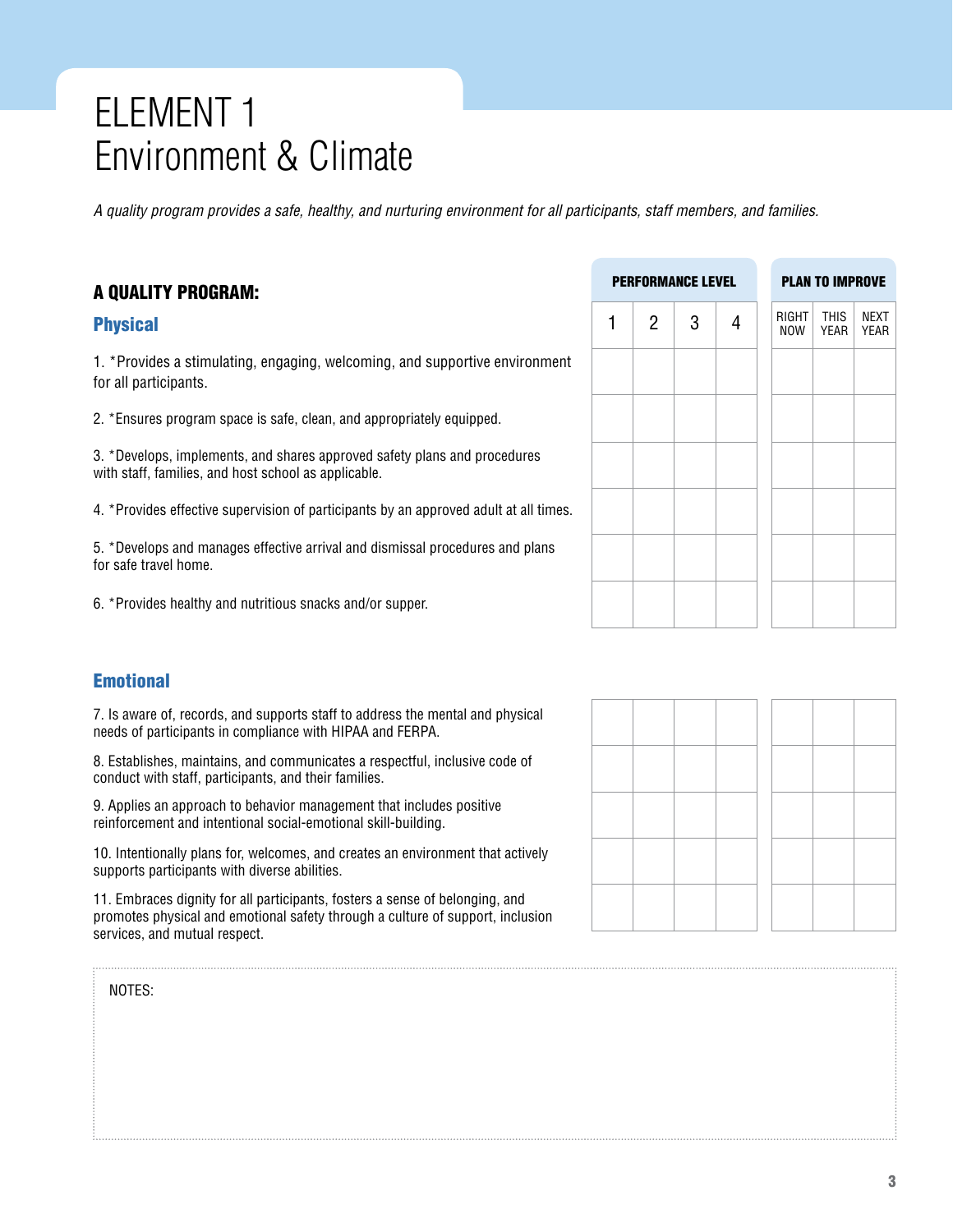# ELEMENT 2 Administration & Organization

*A quality program has well-developed systems and sound fiscal management to support and enhance programming and activities for all participants.*

*Note: Some of the administrative indicators below are measured by a checklist rather than on a scale of 1-4. For these indicators, check off those that your program has in place, and leave blank those that are still in need of completion.* 

# A QUALITY PROGRAM:

- $\Box$  a. \*Maintains all required documents (e.g., permits, security clearances, insurance, etc.) where applicable.
- $\Box$  b. \*Has complete and current enrollment/registration documents for all participants.
- $\Box$  c. \*Maintains accurate and accessible medical records on participants that are shared on a need-to-know basis and in compliance with HIPAA regulations.
- $\Box$  d. \*Completes all required reports and submits them in a timely manner.
- $\Box$  e. \*Has site director and staff who comply with state training regulations where applicable.
- $\Box$  f. \*Maintains staff-to-participant ratio as per state regulations when applicable.
- $\Box$  g. \*Conducts all required fire/safety drills.
- $\Box$  h. \*Communicates about policies and expectations, including attendance, with parents.
- $\Box$  i. \*Creates, consistently uses, and updates an employee handbook that clarifies internal policies and procedures, including a clear salary structure for program staff.
- $\Box$  i. \*Has a clear policy for inclusion of all youth, including those with diverse abilities.

| <b>PERFORMANCE LEVEL</b> |   |   |   |  | <b>PLAN TO IMPROVE</b> |                                    |
|--------------------------|---|---|---|--|------------------------|------------------------------------|
|                          | 2 | 3 | 4 |  | <b>THIS</b>            | <b>NEXT</b><br><b>YEAR</b>         |
|                          |   |   |   |  |                        |                                    |
|                          |   |   |   |  |                        |                                    |
|                          |   |   |   |  |                        |                                    |
|                          |   |   |   |  |                        |                                    |
|                          |   |   |   |  |                        |                                    |
|                          |   |   |   |  |                        |                                    |
|                          |   |   |   |  |                        | RIGHT<br><b>NOW</b><br><b>YEAR</b> |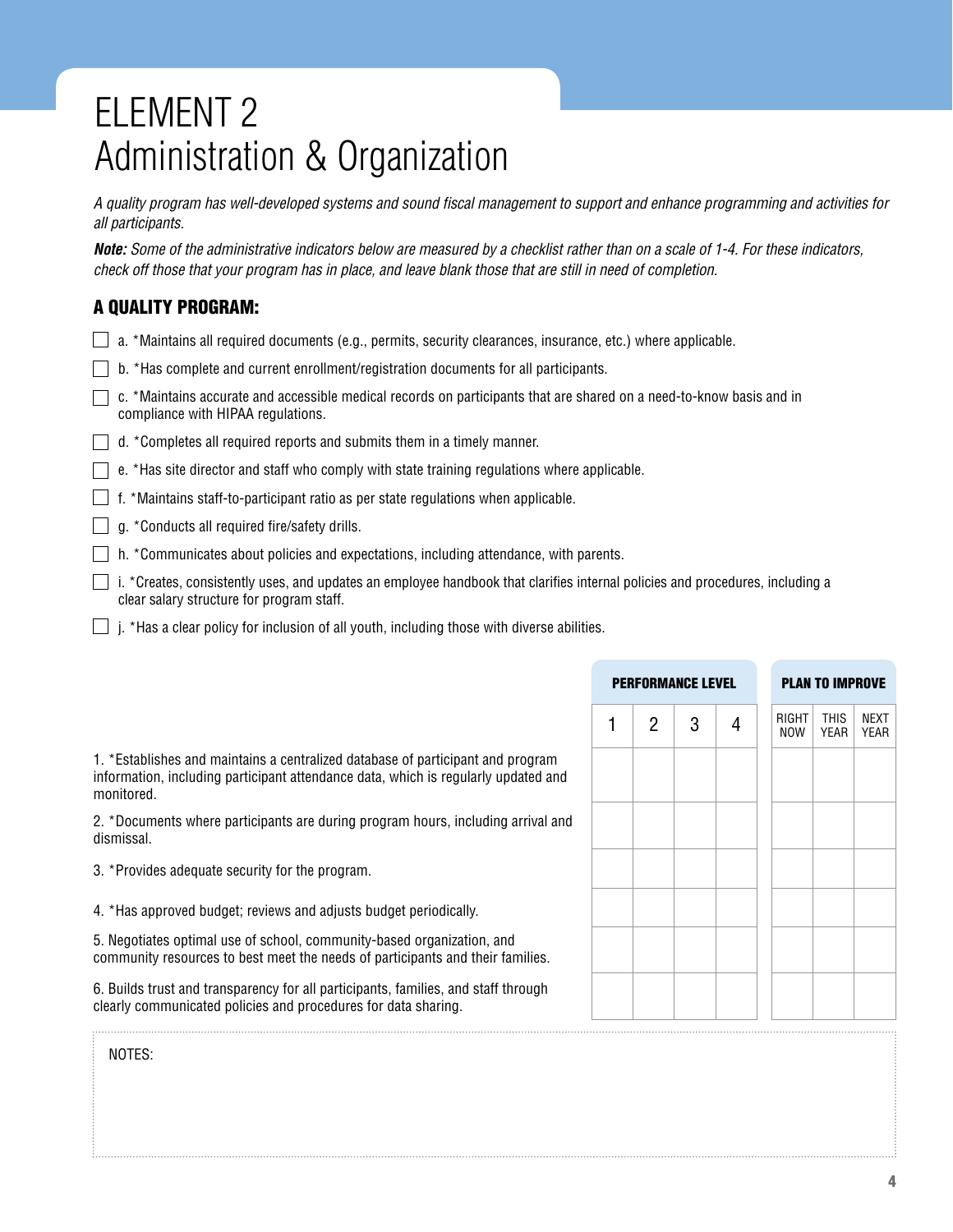# ELEMENT 3 Relationships

*A quality program develops, nurtures, and maintains positive relationships and interactions among staff, participants, families, and communities.*

# A QUALITY PROGRAM:

1. \*Has staff that respect and communicate with one another and are role models of positive adult relationships.

2. \*Interacts with families in a comfortable, culturally sensitive, and welcoming way.

3. \*Treats participants with respect, listens to what they say, and has structures in place to encourage participant/adult relationships.

4. Encourages and supports participants to interact with one another in positive ways and builds a sense of community among participants.

5. \*Is sensitive to and embraces the diversity of the cultures and languages of participants.

6. Schedules meetings with major stakeholders, including staff, participants, families, and others as appropriate.

7. Encourages and supports former participants to become mentors, volunteers, or staff.

8. \*Is sensitive to and embraces the diversity of gender expression/ identity and sexual orientation.

|   |                | <b>PERFORMANCE LEVEL</b> |                   |  |                     | <b>PLAN TO IMPROVE</b> |  |
|---|----------------|--------------------------|-------------------|--|---------------------|------------------------|--|
| 1 | $\overline{2}$ | 3                        | RIGHT<br>4<br>NOW |  | <b>THIS</b><br>YEAR | <b>NEXT</b><br>YEAR    |  |
|   |                |                          |                   |  |                     |                        |  |
|   |                |                          |                   |  |                     |                        |  |
|   |                |                          |                   |  |                     |                        |  |
|   |                |                          |                   |  |                     |                        |  |
|   |                |                          |                   |  |                     |                        |  |
|   |                |                          |                   |  |                     |                        |  |
|   |                |                          |                   |  |                     |                        |  |
|   |                |                          |                   |  |                     |                        |  |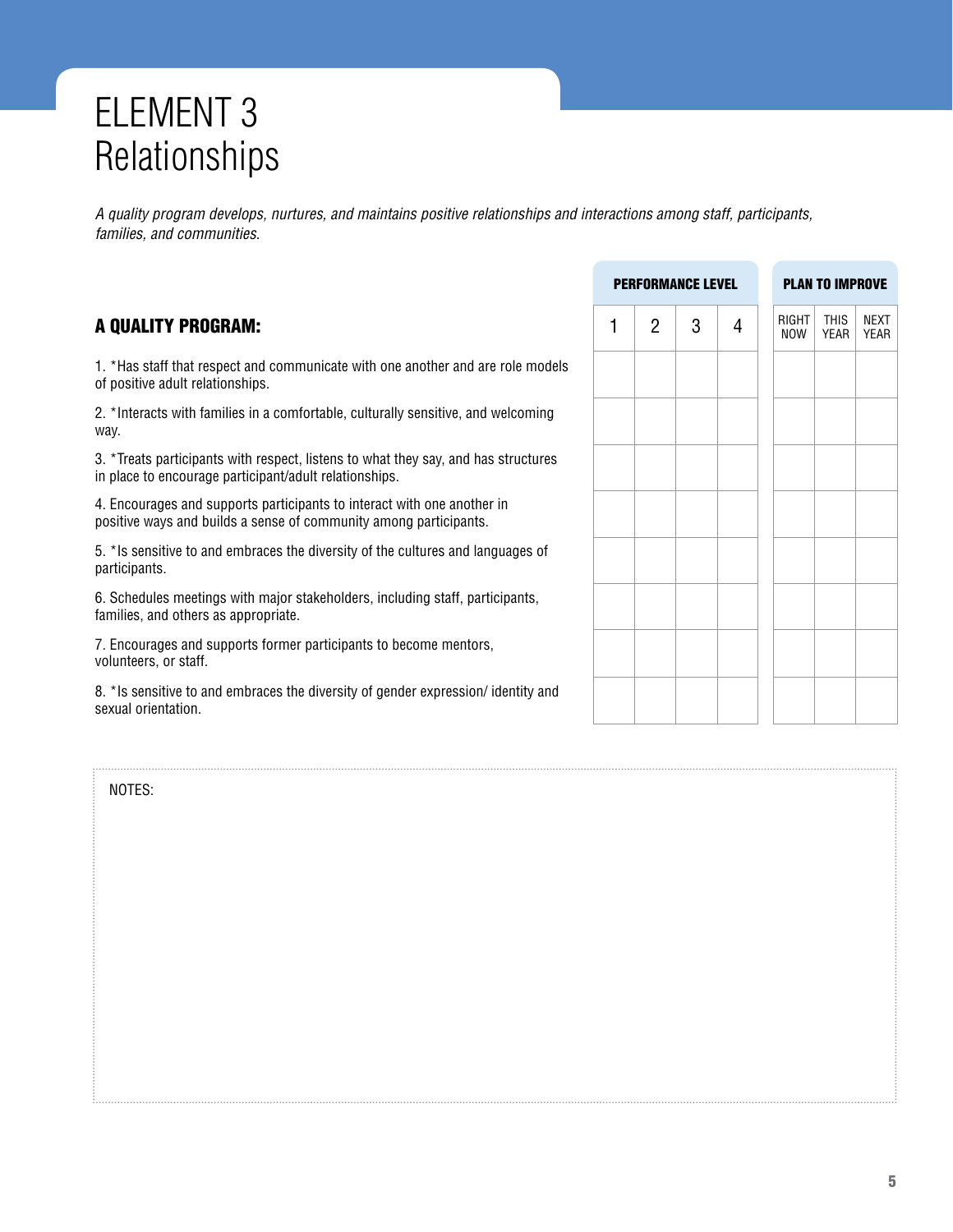# ELEMENT 4 Staffing & Professional Development

*A quality program recruits, hires, and develops diverse staff members who understand, value, and promote high-quality practices.*

# A QUALITY PROGRAM:

### Ongoing Professional Development

1. \*Is committed to professional development and a culture of learning, as evidenced by the director and staff attending training and facilitating post-training group reflection as part of a continuous improvement system.

2. Provides opportunities for professional growth and meaningful skill development through the provision of supports such as training, coaching, mentoring, and peer learning.

3. Develops and supports staff to plan suitable activities that correspond to the developmental needs of participants, including participants with diverse abilities and English language learners.

4. Works with staff to achieve credentialing and accreditation where available.

5. Where appropriate, develops and supports staff to provide educational opportunities for and work with adult learners, including peer staff members and/or participants' family members.

### Hiring/Onboarding Staff

6. \*Recruits, hires, and develops staff who reflect the diversity and culture(s) of the community.

7. \*Implements a standard orientation including organization/program culture, mission and goals, handbook, and professional expectations.

8. \*Ensures staff members have competence in instructional strategies and content specific areas where appropriate.

### Programmatic Structure

9. Has leadership who provide appropriate supervision, support, and opportunities for staff feedback and collaboration.

10. Has regular staff meetings that include sharing and reflection.

### Staff Evaluation

11. Uses a transparent method for assessing staff performance.

12. Engages staff in continuous improvement based on evaluation results and stakeholder feedback.

### PERFORMANCE LEVEL PLAN TO IMPROVE

| $\overline{2}$ | 3 | Δ | RIGHT THIS<br>NOW | YEAR | <b>NEXT</b><br>YEAR |
|----------------|---|---|-------------------|------|---------------------|
|                |   |   |                   |      |                     |
|                |   |   |                   |      |                     |
|                |   |   |                   |      |                     |
|                |   |   |                   |      |                     |
|                |   |   |                   |      |                     |





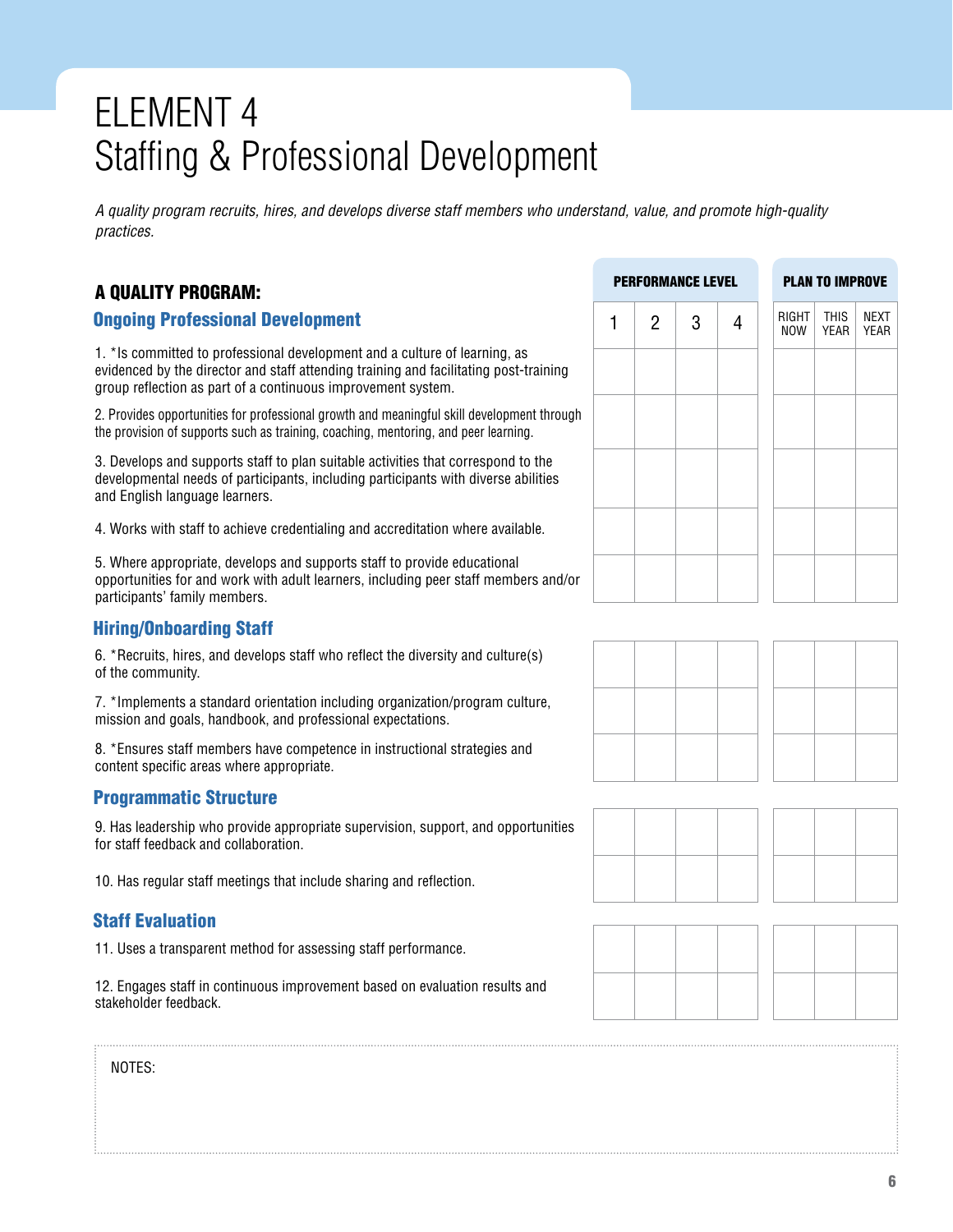# ELEMENT 5 Programming & Activities

*A quality program provides a well-rounded variety of activities and opportunities that support the physical, social, and cognitive growth and development of all participants.*

# A QUALITY PROGRAM:

1. \*Provides activities that reflect the mission and goals of the program.

2. Uses a program design and schedule that address the needs of the whole child, including physical, social and emotional, and academic needs of all participants.

3. \*Features activities that are developmentally appropriate for the age and skill level of the participants and allow participants to develop new skills during the program year.

4. \*Offers project-based, experiential activities that promote creativity, reflect the interests of participants, and provide opportunities for skill development and application of knowledge.

5. Regularly elicits feedback from participants to determine enrichment offerings.

6. \*Offers a blend of high-quality academic support, including tutoring, study hall, and/or homework help as appropriate to the program as well as enrichment opportunities in arts, recreation, and health.

7. \*Includes activities that reflect the languages and cultures of the participants and families.

8. Integrates opportunities for responsible decision-making and the development of social and emotional skills.

9. Provides reasonable accommodations and special materials as necessary for all participants during the program and at special events.

10. Employs varied instructional strategies.

11. Provides regular opportunities to be outdoors, including field trips off site.

12. Provides supports as participants transition across age groups, school grades, and/or school day to afterschool.

13. Offers activities that develop global competencies in participants, build 21st century skills, and prepare them for college, career, and citizenship.

14. \*Uses intentional programming, lesson plans, and curriculum.

15. Uses a program schedule that limits participant wait time and disruption between activities and when transitioning from one space to another.

16. Ensures that supplies are organized, maintained, accessible, and set up prior to activities.

17. Maintains current and accurate activity schedule with room assignments that is accessible to participants, staff, and families.

|              |                | <b>PERFORMANCE LEVEL</b> |   | <b>PLAN TO IMPROVE</b> |                            |                            |
|--------------|----------------|--------------------------|---|------------------------|----------------------------|----------------------------|
| $\mathbf{1}$ | $\overline{2}$ | 3                        | 4 | RIGHT<br><b>NOW</b>    | <b>THIS</b><br><b>YEAR</b> | <b>NEXT</b><br><b>YEAR</b> |
|              |                |                          |   |                        |                            |                            |
|              |                |                          |   |                        |                            |                            |
|              |                |                          |   |                        |                            |                            |
|              |                |                          |   |                        |                            |                            |
|              |                |                          |   |                        |                            |                            |
|              |                |                          |   |                        |                            |                            |
|              |                |                          |   |                        |                            |                            |
|              |                |                          |   |                        |                            |                            |
|              |                |                          |   |                        |                            |                            |
|              |                |                          |   |                        |                            |                            |
|              |                |                          |   |                        |                            |                            |
|              |                |                          |   |                        |                            |                            |
|              |                |                          |   |                        |                            |                            |
|              |                |                          |   |                        |                            |                            |
|              |                |                          |   |                        |                            |                            |
|              |                |                          |   |                        |                            |                            |
|              |                |                          |   |                        |                            |                            |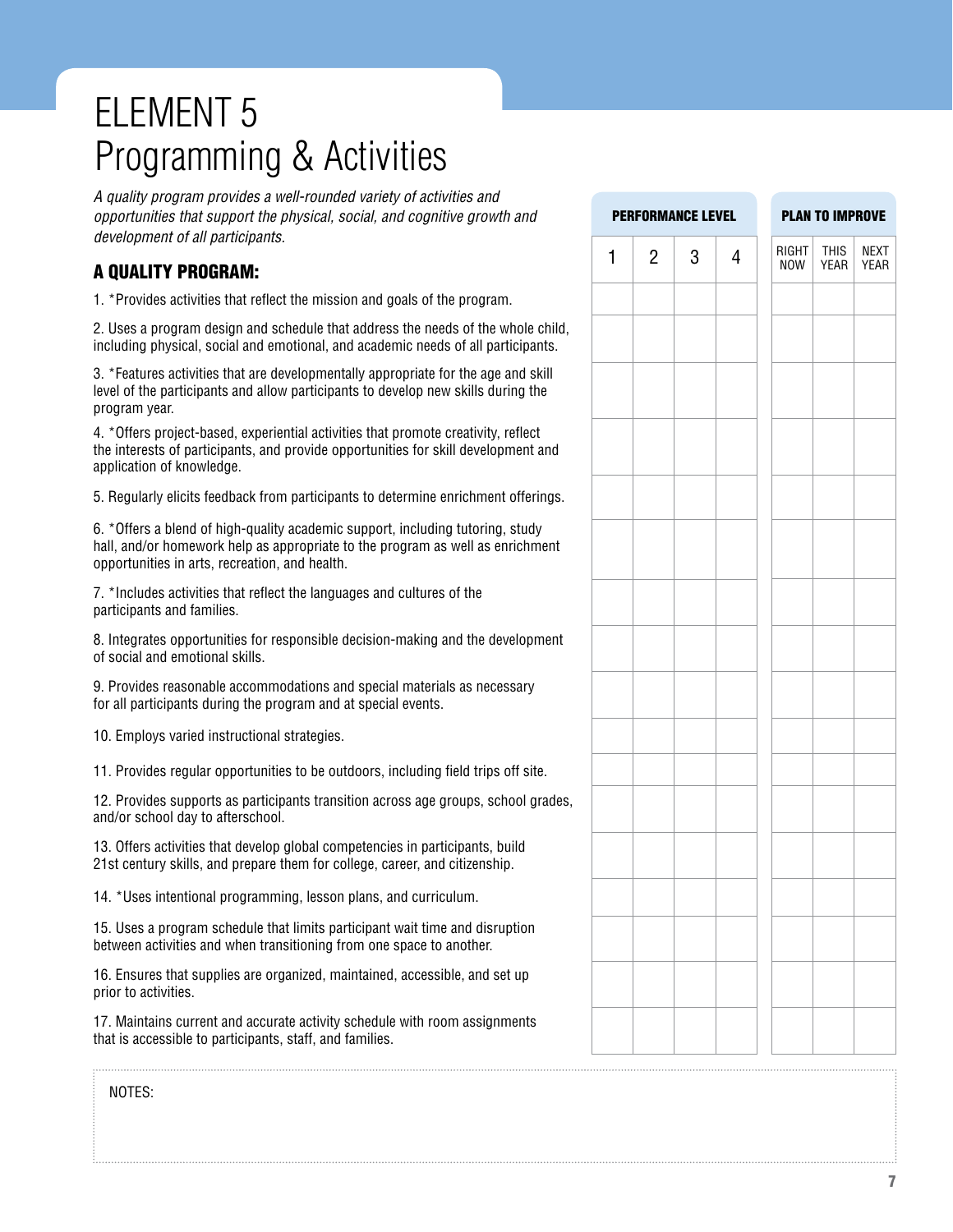# ELEMENT 6 Establishes Strong Links to the School Day

*A quality program has its staff work closely with school staff to ensure that afterschool academic components and activities are aligned with learning standards and contribute to the overall positive development of program participants.*

# A QUALITY PROGRAM:

School-Based Programs and Center-Based Programs, When Appropriate

1. \*Meets regularly with principal(s), school administrator(s), and/or designated liaison(s), and teachers from the school(s) attended by program participants.

2. Incorporates programming that aligns with and/or complements learning standards for the different age groups served.

3. Communicates regularly with school day staff to remain informed of the academic and behavioral progress of participants.

4. Allocates sufficient time in the activity schedule for homework help, study hall, and/or tutoring, and has adequate resources, including knowledgeable, well-trained staff and a space that is conducive to a positive learning environment.

5. Is represented and actively participates in the schools' planning efforts.

6. Employs, or the school designates, an educational coordinator to serve as a "bridge" between the school day and the afterschool program.

7. In collaboration with the school administration, allocates time and resources for joint professional development that facilitates the participation of both communitybased organization and school day staff.

### School-Based Programs

8. \*Plans for and secures commitment of resources with school principal, when appropriate, and uses a formal Memorandum of Understanding (MOU) or School Partnership Agreement (SPA).

9. Communicates with the school and aligns around policies for working with participants with diverse abilities.

10. Works together to establish and follow a common behavioral code of conduct and language that support the social and emotional development of participants.

|   |                | <b>PERFORMANCE LEVEL</b> |   |              | <b>PLAN TO IMPROVE</b> |  |
|---|----------------|--------------------------|---|--------------|------------------------|--|
| 1 | $\overline{2}$ | 3                        | 4 | RIGHT<br>NOW | NEXT<br><b>YEAR</b>    |  |
|   |                |                          |   |              |                        |  |
|   |                |                          |   |              |                        |  |
|   |                |                          |   |              |                        |  |
|   |                |                          |   |              |                        |  |
|   |                |                          |   |              |                        |  |
|   |                |                          |   |              |                        |  |
|   |                |                          |   |              |                        |  |

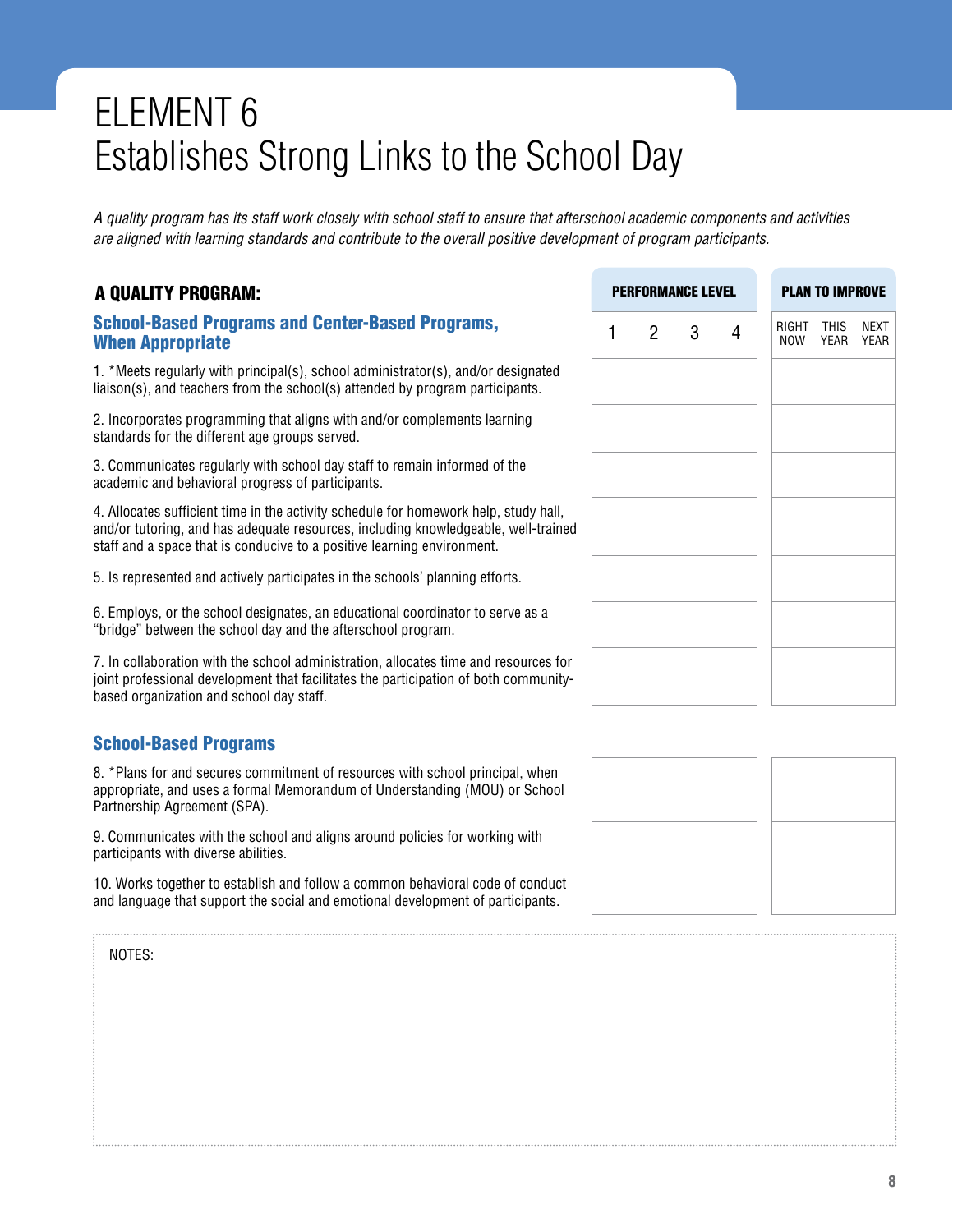# ELEMENT 7 Youth Participation & Engagement

*A quality program provides opportunities for participants to engage in planning, to exercise choice, and to participate in a rich variety of offerings.*

# A QUALITY PROGRAM:

1. Engages participants and adults to promote consistent and active participation.

2. Engages participants and adults to develop and promote a culture of respect and co-constructed disciplinary policies.

3. Involves participants in program design and implementation in a meaningful way.

4. Involves participants in data collection and evaluation for program reporting and continuous improvement purposes in a meaningful way.

5. Engages participants and adults to make activities meaningful, applicable to the real world, and developed around participant interests.

6. Has a culture that encourages youth to take initiative, explore their interests, set goals for personal achievement, and work to meet them.

|   |                | <b>PERFORMANCE LEVEL</b> |   |              | <b>PLAN TO IMPROVE</b> |              |
|---|----------------|--------------------------|---|--------------|------------------------|--------------|
| 1 | $\overline{2}$ | 3                        | 4 | RIGHT<br>NOW | THIS<br>YEAR           | NEXT<br>YEAR |
|   |                |                          |   |              |                        |              |
|   |                |                          |   |              |                        |              |
|   |                |                          |   |              |                        |              |
|   |                |                          |   |              |                        |              |
|   |                |                          |   |              |                        |              |
|   |                |                          |   |              |                        |              |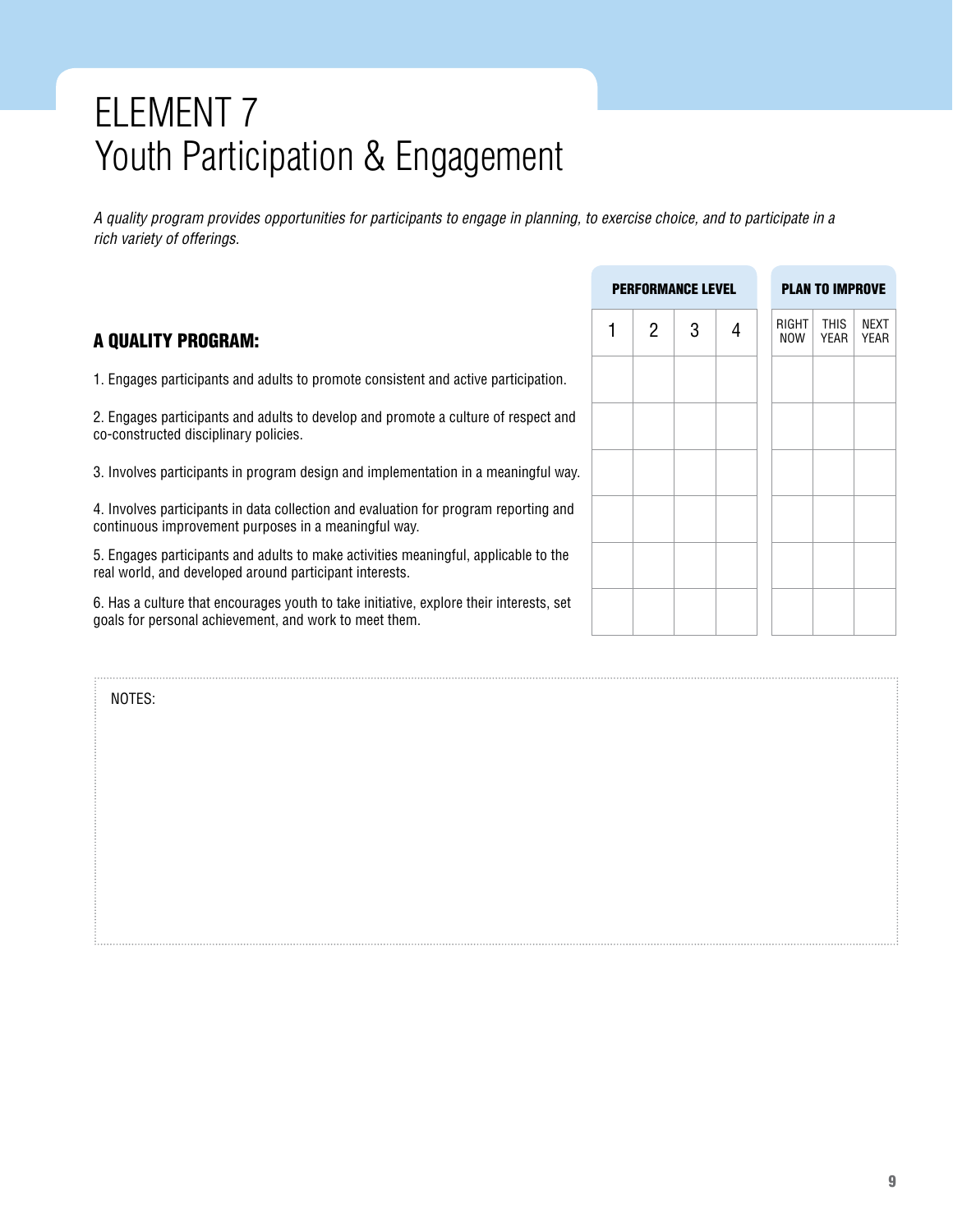# ELEMENT 8 Parent, Family, & Community Partnerships

*A quality program establishes a strong partnership with families and communities in order to achieve program goals.*

# A QUALITY PROGRAM:

1. Communicates with families on matters concerning the well-being and development of the participant.

2. \*Develops, reviews, and updates plan for family involvement.

3. Involves families, the community, and elected officials in program events.

4. Views parents and families as educational partners, and communicates opportunities for literacy and other adult educational workshops to help families support child and youth development outside of the program.

5. Works with families to identify needs, provides families with information about community resources to meet their needs, and makes referrals as necessary.

6. Builds relationships with arts, cultural, and other community institutions to expand and enhance program offerings.

7. Has a parent information area in the program space that is well organized and easy to locate.

8. Involves families in advocacy efforts.

9. Provides a range of opportunities in which participants' work and/or skills can be showcased to peers, families, and community.

|   | <b>PERFORMANCE LEVEL</b> |   |   | <b>PLAN TO IMPROVE</b> |                                           |  |  |  |  |  |
|---|--------------------------|---|---|------------------------|-------------------------------------------|--|--|--|--|--|
| 1 | $\overline{2}$           | 3 | 4 | RIGHT<br><b>NOW</b>    | <b>NEXT</b><br><b>YEAR</b><br><b>YEAR</b> |  |  |  |  |  |
|   |                          |   |   |                        |                                           |  |  |  |  |  |
|   |                          |   |   |                        |                                           |  |  |  |  |  |
|   |                          |   |   |                        |                                           |  |  |  |  |  |
|   |                          |   |   |                        |                                           |  |  |  |  |  |
|   |                          |   |   |                        |                                           |  |  |  |  |  |
|   |                          |   |   |                        |                                           |  |  |  |  |  |
|   |                          |   |   |                        |                                           |  |  |  |  |  |
|   |                          |   |   |                        |                                           |  |  |  |  |  |
|   |                          |   |   |                        |                                           |  |  |  |  |  |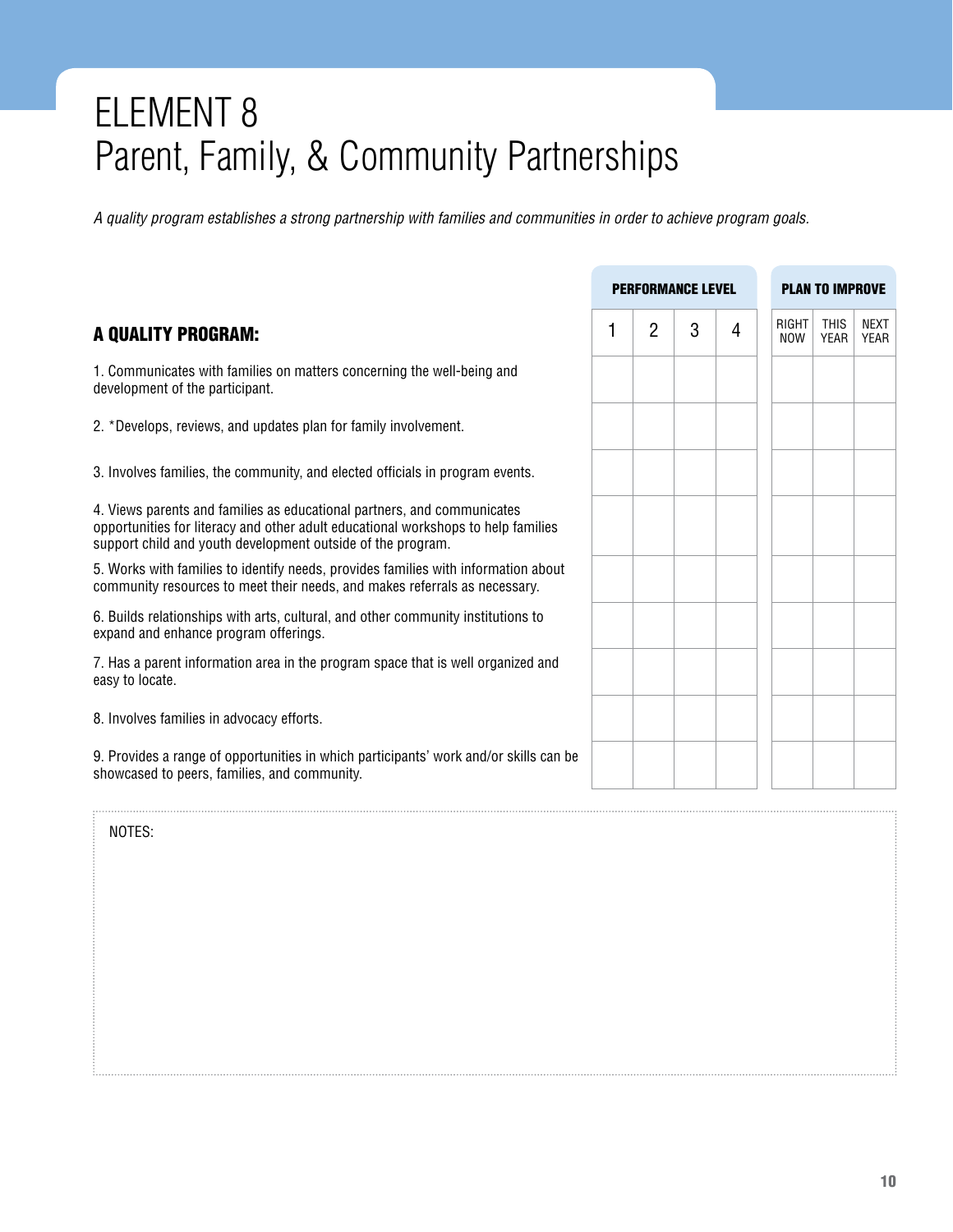# ELEMENT 9 Program Sustainability & Growth

*A quality program has a coherent vision/mission and a plan for increasing capacity that supports continual growth.*

# A QUALITY PROGRAM:

1. \*Has a written, program-specific statement of mission, vision, goals, and intended outcomes.

2. Involves participants, families, staff, and other appropriate stakeholders in long-term decision-making and planning efforts.

3. Has a long-term plan for sustaining the afterschool program, including a multi-year funding plan with diversified sources of funding.

4. Accesses resources within the community and beyond by building relationships with and seeking support from local businesses and institutions.

5. Cultivates and maintains relationships with advocates for program quality and availability, such as community leaders, businesses, and elected officials at all levels.

6. Has an effective marketing strategy that publicizes the program and its achievement within the school(s) and broader community.

7. Invites board members, elected officials, and other VIPs for afterschool program visits.

8. Participates in broader organized advocacy opportunities to market the afterschool program.

|   |                | <b>PERFORMANCE LEVEL</b> |   | <b>PLAN TO IMPROVE</b> |                     |  |  |  |  |  |
|---|----------------|--------------------------|---|------------------------|---------------------|--|--|--|--|--|
| 1 | $\overline{2}$ | 3                        | 4 | RIGHT<br>NOW           | NEXT<br><b>YEAR</b> |  |  |  |  |  |
|   |                |                          |   |                        |                     |  |  |  |  |  |
|   |                |                          |   |                        |                     |  |  |  |  |  |
|   |                |                          |   |                        |                     |  |  |  |  |  |
|   |                |                          |   |                        |                     |  |  |  |  |  |
|   |                |                          |   |                        |                     |  |  |  |  |  |
|   |                |                          |   |                        |                     |  |  |  |  |  |
|   |                |                          |   |                        |                     |  |  |  |  |  |
|   |                |                          |   |                        |                     |  |  |  |  |  |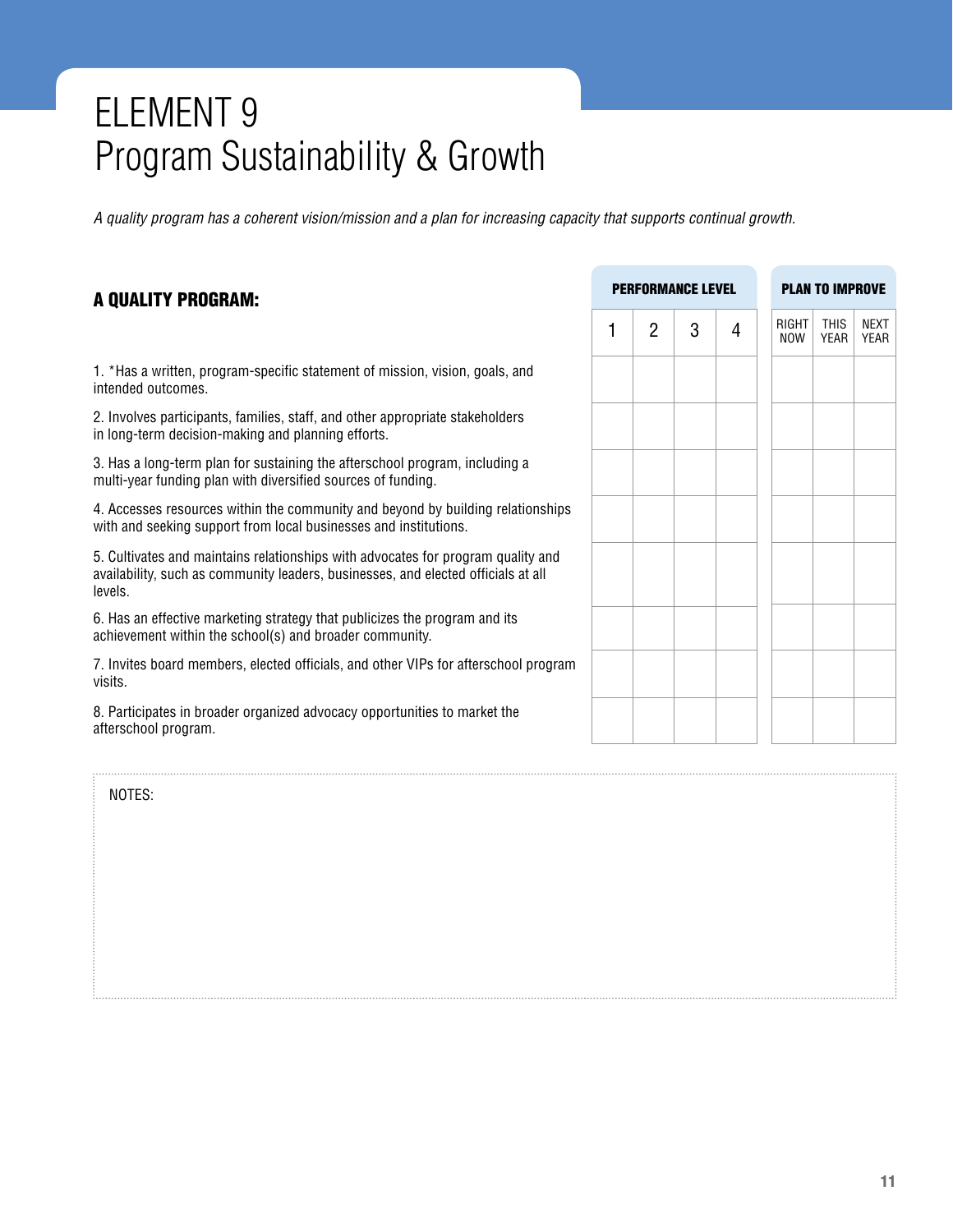# ELEMENT 10 Measuring Outcomes & Evaluation

*A quality program has a system for measuring outcomes and using that information for ongoing program planning, improvement, and evaluation.*

|                                                                                                                                           |   |                | <b>PERFORMANCE LEVEL</b> |   | <b>PLAN TO IMPROVE</b> |                            |                            |  |
|-------------------------------------------------------------------------------------------------------------------------------------------|---|----------------|--------------------------|---|------------------------|----------------------------|----------------------------|--|
| A QUALITY PROGRAM:                                                                                                                        | 1 | $\overline{2}$ | 3                        | 4 | <b>RIGHT</b><br>NOW    | <b>THIS</b><br><b>YEAR</b> | <b>NEXT</b><br><b>YEAR</b> |  |
| 1. *Has measurable program goals and intended outcomes that are aligned with the<br>organizational mission, vision, and identified needs. |   |                |                          |   |                        |                            |                            |  |
| 2. *Develops and/or plans for program evaluation that includes gathering both<br>qualitative and quantitative data.                       |   |                |                          |   |                        |                            |                            |  |
| 3. Measures participant progress by quantitative and qualitative data to identify<br>outcomes.                                            |   |                |                          |   |                        |                            |                            |  |
| 4. Identifies and shares promising practices.                                                                                             |   |                |                          |   |                        |                            |                            |  |
| 5. Makes summaries of evaluations and/or other collected data available to the<br>general public.                                         |   |                |                          |   |                        |                            |                            |  |
| 6. Creates an internal method for assessing program activities.                                                                           |   |                |                          |   |                        |                            |                            |  |
| 7. Creates an internal method for assessing staff performance.                                                                            |   |                |                          |   |                        |                            |                            |  |
| 8. Creates an internal method for assessing participant engagement levels.                                                                |   |                |                          |   |                        |                            |                            |  |
| 9. Includes feedback from stakeholders in the program evaluation.                                                                         |   |                |                          |   |                        |                            |                            |  |
| 10. Uses evaluation findings for continuous program improvement.                                                                          |   |                |                          |   |                        |                            |                            |  |
|                                                                                                                                           |   |                |                          |   |                        |                            |                            |  |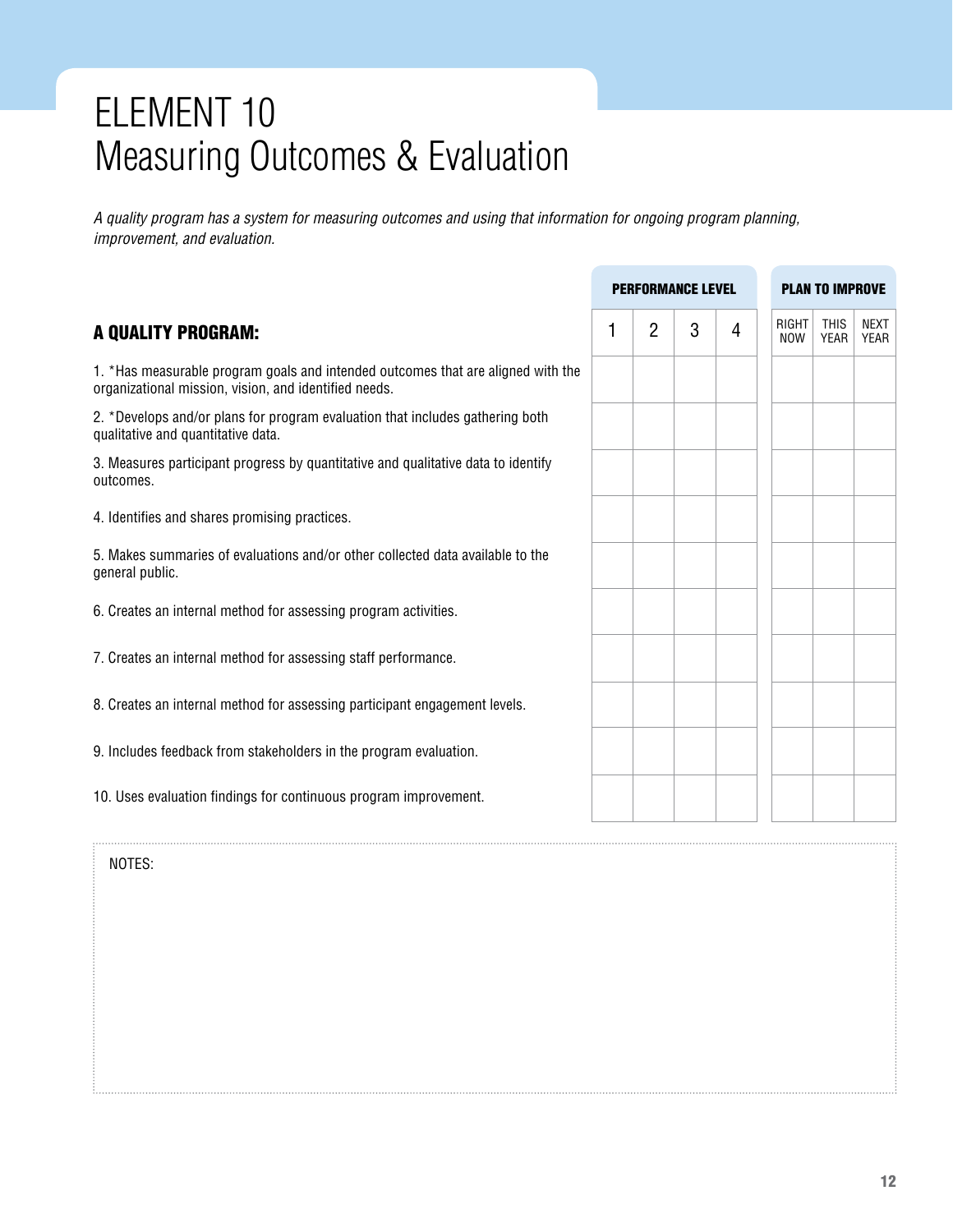# SUPPLEMENTAL ELEMENT Informal STEM Learning

*A quality STEM program engages participants in exploring, creating, and building skills and knowledge that are applicable in real-world situations and future careers, and that spark lifelong interest in STEM activities.* 

*Note: Some of the indicators below are measured by a checklist rather than on a scale of 1-4. For these indicators, check off those that your program has in place, and leave blank those that are still in need of completion.* 

# A QUALITY PROGRAM:

 $\Box$  a. \*Has staff who prepare the room and materials ahead of time to maximize participant time and participation.

 $\Box$  b. \*Matches STEM materials and equipment to participants, considering interest, ability, and safety.

|                                                                                                                                                                            |   |                | <b>PERFORMANCE LEVEL</b> |   |                     | <b>PLAN TO IMPROVE</b> |                     |
|----------------------------------------------------------------------------------------------------------------------------------------------------------------------------|---|----------------|--------------------------|---|---------------------|------------------------|---------------------|
|                                                                                                                                                                            | 1 | $\overline{2}$ | 3                        | 4 | RIGHT<br><b>NOW</b> | <b>THIS</b><br>YEAR    | <b>NEXT</b><br>YEAR |
| 1. Arranges space to encourage collaborative STEM explorations with staff and<br>each other.                                                                               |   |                |                          |   |                     |                        |                     |
| 2. Has structures, such as scheduling, staff development, youth development, etc.,<br>which support all participants having access to STEM learning enrichment activities. |   |                |                          |   |                     |                        |                     |
| 3. Structures STEM activities to move purposefully towards the understanding of a<br>STEM idea or development of a STEM practice.                                          |   |                |                          |   |                     |                        |                     |
| 4. Provides participants with opportunities to engage in hands-on activities that<br>require critical thinking.                                                            |   |                |                          |   |                     |                        |                     |
| 5. Ensures STEM facilitators demonstrate an accurate understanding of STEM<br>content.                                                                                     |   |                |                          |   |                     |                        |                     |
| 6. Provides opportunities for participants to use authentic methods that STEM<br>professionals use in age-appropriate, supported ways.                                     |   |                |                          |   |                     |                        |                     |
| 7. Dedicates time for participants to reflect on their actions and development<br>throughout each STEM activity.                                                           |   |                |                          |   |                     |                        |                     |
| 8. Includes all participants in STEM activity, at all levels of the activity.                                                                                              |   |                |                          |   |                     |                        |                     |
| 9. Supports participants in recognizing the meaning and importance of STEM<br>activity in their lives.                                                                     |   |                |                          |   |                     |                        |                     |
| 10. Supports participants in taking ownership of their STEM learning and sharing<br>their ideas with their community.                                                      |   |                |                          |   |                     |                        |                     |
| 11. Connects participants with STEM professionals from diverse backgrounds to<br>encourage STEM career attainment and/or lifelong interest in STEM pursuits.               |   |                |                          |   |                     |                        |                     |
|                                                                                                                                                                            |   |                |                          |   |                     |                        |                     |

*The PEAR Institute developed a 12-dimension framework to define quality for STEM programming in afterschool (Dimensions of Success, or DoS). The indicators in this self-assessment tool were heavily based on those 12 dimensions, and consultation with the DoS researchers at PEAR led to the four performance level definitions as well. While these do not exactly match the DoS rubrics and scoring structure, they are well-aligned and much of the language used here is borrowed from the DoS framework. The STEM indicators were also heavily influenced by the DoS Program Planning Tool, which is available from the PEAR Institute web site (<http://www.thepearinstitute.org>).*